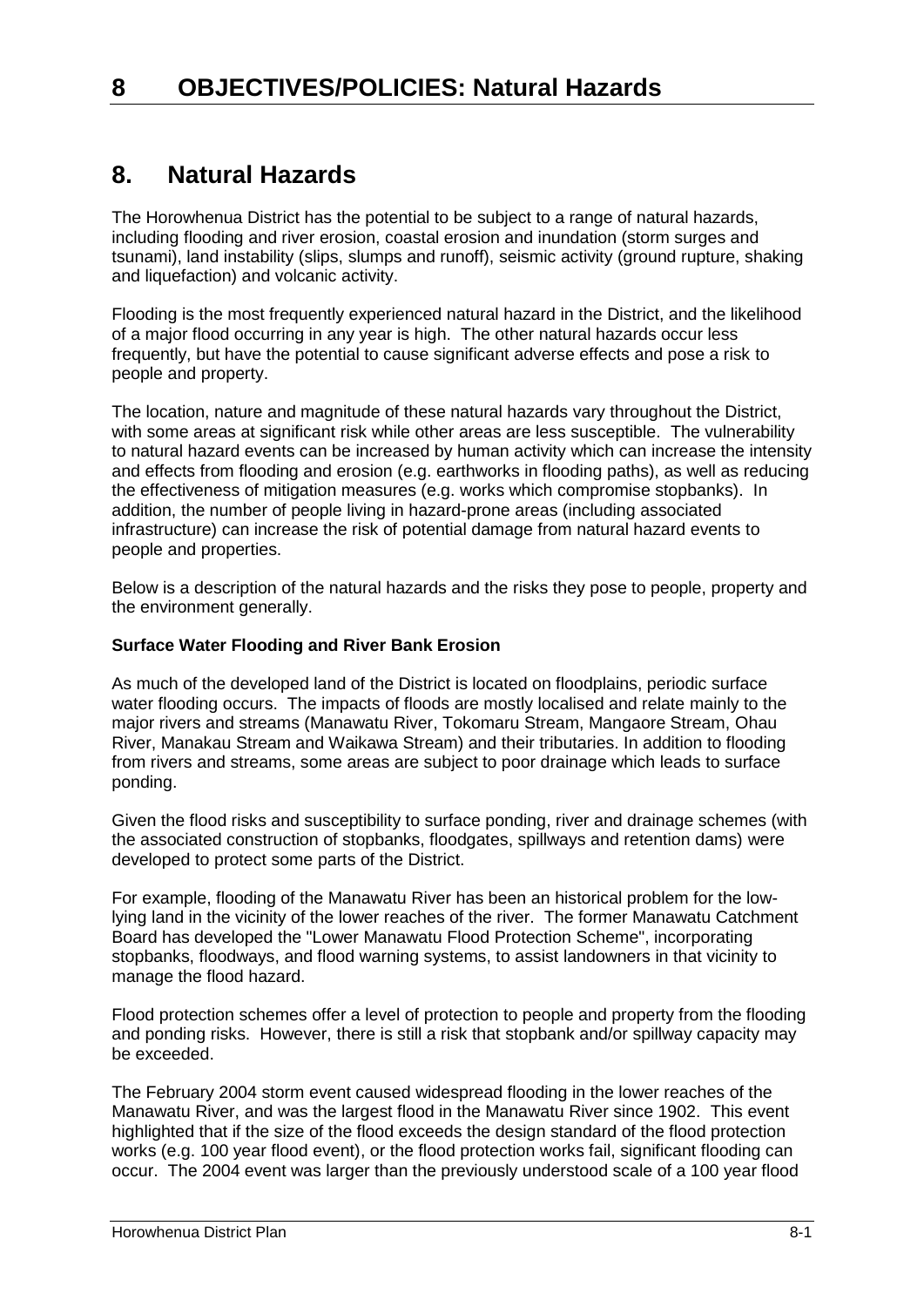event and caused significant short and long term adverse effects on people, property and the environment in the area affected. As a result, Horizons Regional Council is currently undertaking a project to upgrade the Lower Manawatu Flood Protection Scheme to the new 1 in 100 year flood event design standard.

The Koputaroa, Moutoa and Makerua areas are former swamps and are subject to drainage by drainage schemes. The drainage schemes have enabled the land to be farmed and ongoing reviews and upgrades to the schemes occur to meet the demands of farming systems. Land in these areas is subject to flooding, particularly if the pump systems fail.

Similarly, flooding of the Ohau River, Waikawa River, Waiwiri Stream and Managua Stream (west drain) has been an historical problem for landowners in the lower reaches of those catchments. Local flood protection and drainage schemes were developed by the former Manawatu Catchment Board for the Ohau River, the Waikawa and Manakau Streams and the Waiwiri Stream. In 1976 these schemes were combined to form the "Ohau-Manakau Scheme". The combined flood protection scheme comprises stopbanks, streambed and riverbank protection and maintenance works along defined sections of the Ohau River and the Waiwiri, Kuku, Waikawa, and Manakau Streams. Horizons Regional Council has an ongoing programme of reviewing the scheme and the nature of the flood hazard in these catchments. Historical records associated with the catchments and the flood protection scheme provide an indication of flood risk in these areas. The level and extent of flood risk may be adjusted as a result of the scheme review. These reviews may require an upgrade of the flood protection scheme or other options, such as land use and building controls, where necessary.

Erosion of riverbanks can occur as a result of a flood event or the on-going change of a river system and can encroach into adjacent land. While the erosion risk can alter over time, there are some areas at risk from river erosion on an ongoing basis. Localised river bank protection works (e.g. groynes, rock embankments, straightening, etc) have been used in places to mitigate river bank erosion and provide for development on adjacent land. While engineering works can reduce the risks of river bank erosion, they cannot eliminate the risks and they can be expensive to construct and maintain.

Many parts of the District are susceptible to localised overland flows and ponding, where intensive rainfall and/or high groundwater levels exceed the capacity for natural and artificial drainage systems. These overland flows and ponding can be for short periods such as a high storm event during dry summer conditions resulting in high surface water levels for a short period of time. Alternatively, ponding can occur for prolonged periods, such as during winter months where a high water table results in limited drainage, and low lying areas can pond for a considerable period of time. This localised overland flow and ponding have the potential to cause damage to people and property.

## **Coastal Erosion and Inundation**

Wind and water erosion and inundation of low-lying areas due to a possible rise in sea level, are constant threats for the entire coastal plain and is a significant natural hazard in the District. Coasts are dynamic areas, and while the Horowhenua coast is generally accreting, there are periods and locations where coastal erosion occurs. The nature and rate of coastal erosion can vary depending on a particular area of the coastline and whether many storms have occurred over a particular time period. Coastal accretion and erosion is a natural part of beach behaviour and erosion becomes a particular hazard where built development has occurred within the area of natural beach movements, such as at each of the coastal settlements.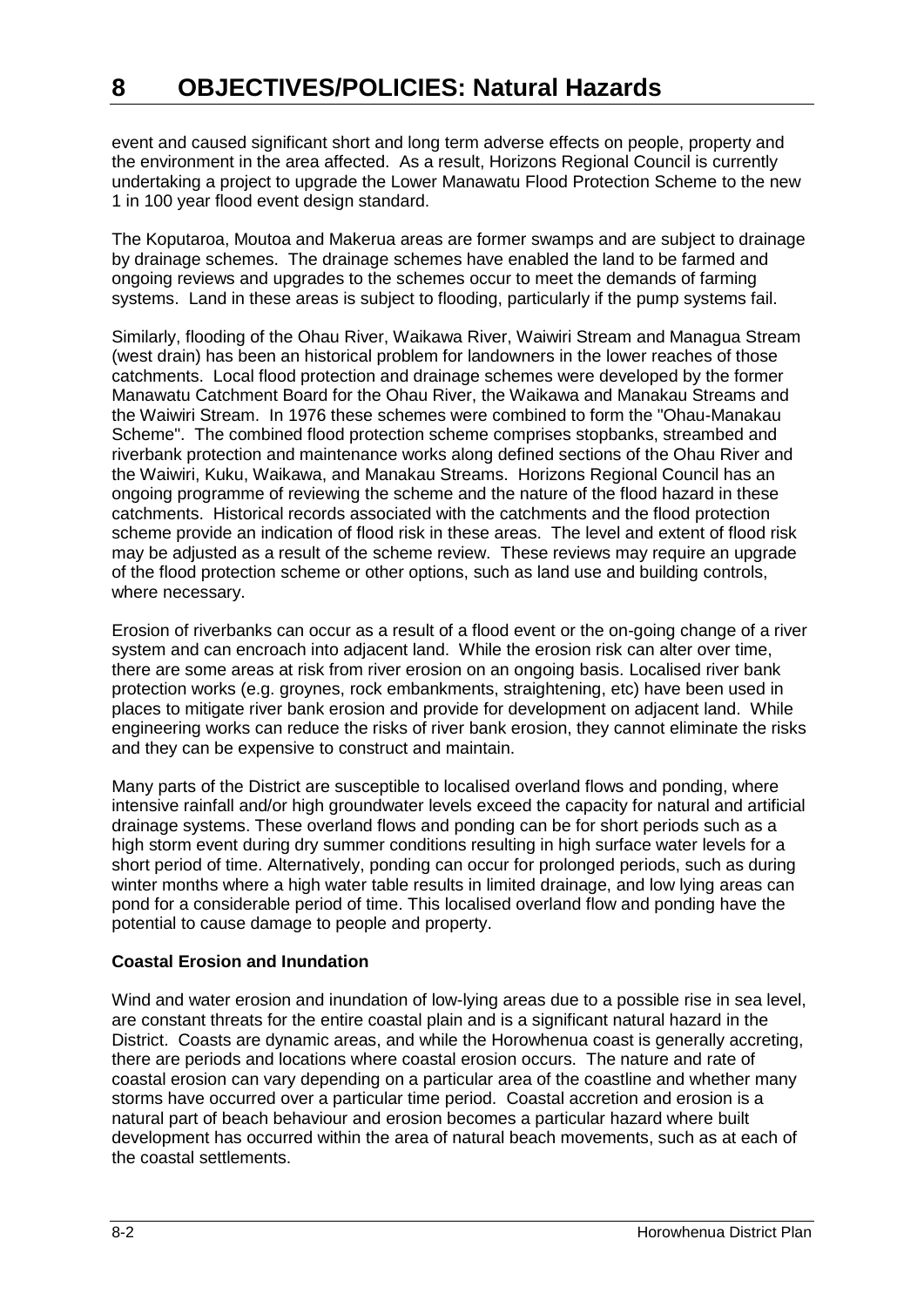Foredune protection designations or reserves and dune stabilisation and protective planted areas exist in most of the settlements. Any future urban development in those settlements will need to be located and constructed so as to avoid worsening the inundation hazard and to protect property from extreme inundation events. Accretion and sand creep are also features of some parts of the coastline e.g. Waitarere Beach. River mouth migration is an important natural factor in the long-term erosion-vs-accretion pattern of the coastline.

Certain uses of the dunes can exacerbate wind erosion of the sand - especially those activities which result in removal of vegetation (e.g. motor vehicles which disturb the sand and vegetation cover, exposing it to the wind). Coastal erosion is a potential hazard for sand dunes immediately adjacent to the coastline and for more inland sand country. Wind and water action, together with some inappropriate grazing and removal of surface vegetation cover, can cause erosion of the fragile sand country.

Hazards can result from sand drifts or the undermining of land or structures which are caused by such erosion. Large areas of the sand plain are planted in plantation pine forest. One of the objectives of the original planting was to stabilise the potentially fragile sand. Those plantations are progressively being harvested and re-planted.

Tsunami events and sea level rise are also considerations. In the event of a significant tsunami, all parts of the coastal margin could be at risk of inundation or damage. It is not possible, at this time, to anticipate the precise level of risk or the extent of potential environmental damage expected to result.

Climate change is likely to influence the frequency, scale or intensity of atmospherically influenced natural hazards such as coastal erosion and inundation from storm surges.

#### **Seismic Activity**

The Horowhenua and the wider region are affected by seismic activity. Fault lines run through the Horowhenua District and their existence means that the District is vulnerable to earthquakes. Potentially an earthquake could cause devastation from the hill country to the coastline.

Seismic activity poses different types of natural hazards. Movement along fault lines can cause ground rupture or deformation. Fault or ground rupture can occur during a very large earthquake where the movement creates discrete breaks at the ground surface, which is of particular risk to buildings, structures and infrastructure. Liquefaction is another type of seismic hazard, where some soils become like liquid due to seismic action. During liquefaction, the soil loses its ability to support buildings, causing damage to buildings and other infrastructure. Ground shaking is also experienced during a large earthquake, and can occur from close or distant faults. Ground shaking can be amplified due to sub-surface geology.

Each of the seismic hazard types vary throughout the District. The known active faults are predominantly located in the Tararua Ranges away from any areas of intensive development and settlement. Therefore, the risks of fault or ground rupture are most likely to occur in the hill country. The types of soils most susceptible to liquefaction are low to medium density sands and silts (known as "flexible soils"), as well as areas with shallow groundwater levels. The coastal areas and swampy land are most at risk from liquefaction.

Seismic hazard poses implications for standards of building construction, for the location and construction of essential services infrastructure, and for emergency response planning. Seismic events themselves cannot be avoided or mitigated. Effective environmental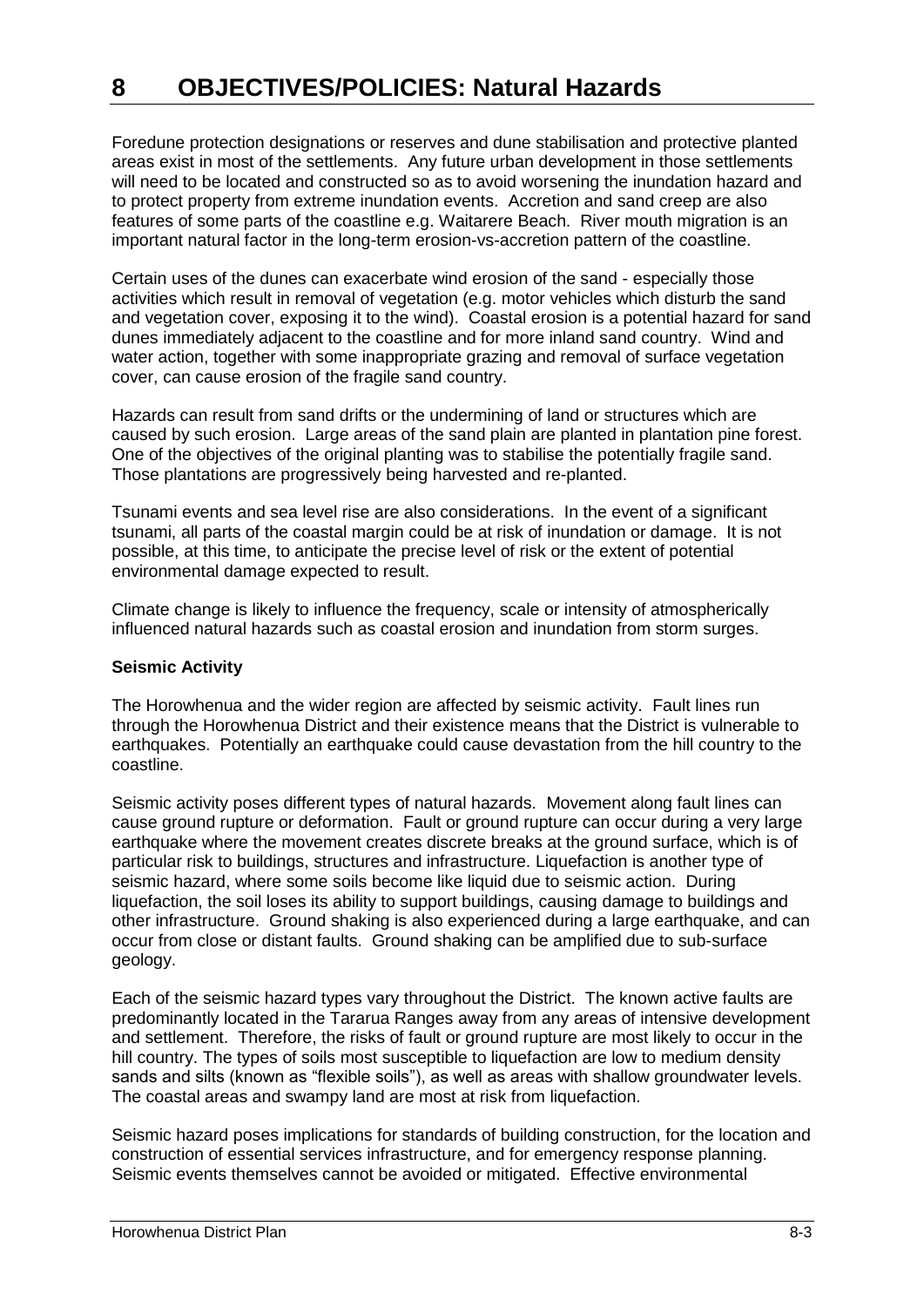standards, structural design, and emergency response planning will, though, be important to successful post-event management and minimising damage for communities and the environment.

#### **Land Instability**

Land instability, generally resulting from soil erosion, occurs as a localised hazard throughout the District. The natural ground conditions of some parts of the District may combine to mean that the land is subject to possible subsidence (e.g. the area identified along Kawiu Road which was recognised in earlier planning documents as being subject to possible subsidence).

#### **Fire**

Fire is an ever-present hazard throughout the District (e.g. in the peat-lands of the Opiki area). Fire is a naturally-occurring phenomenon and is also a necessary component of, or consequence of, some land use activities. For example, fire is a necessary part of certain crop farming techniques. The incidence of fire and the severity of fire damage can be influenced by land use practices and safety and mitigation measures incorporated into activities. In urban situations, building standards and community fire fighting services are established to manage fire hazard. Council is a Rural Fire Authority and assists in coordinating the emergency response to manage rural fire events.

#### **Volcanic Activity**

The relatively small geographic size of New Zealand means that the entire country is potentially at risk from the effects of volcanic events occurring anywhere in the country. Events such as ash fall are a possibility anywhere in the country. It is not reasonable to provide precise estimates of the probability of such events or of their likely extent or consequences. All parts of the environment, including settlements and land use activities, are at risk. The events themselves cannot be avoided or mitigated. Effective emergency response planning will, though, be important to successful post-event management and minimising damage for communities and the environment.

## **Roles and Responsibilities**

Management of natural hazards under the RMA involves the combined efforts of a number of agencies including district and regional councils. The Regional Policy Statement of Horizons Regional Council states the different roles and responsibilities of the regional and district councils in relation to the management of natural hazards in the Manawatu-Wanganui region. Horizons Regional Council has taken on the role of setting a regional framework for natural hazard management, while allowing decisions on most land use activities to be made by district councils. Horizons Regional Council also has responsibility for setting objectives, policies and rules relating to activities in the bed of lakes and rivers, all land use activities in the coastal marine area, coastal foredunes, areas with flood control and drainage schemes, and erosion protection works that cross or adjoin mean high water springs.

Council is responsible for controlling the use of land to avoid or mitigate natural hazards in all areas, except for those areas identified above. In addition to the roles and responsibilities under the RMA, regional and district councils and other agencies have further roles and responsibilities under other legislation. Most of Horizons Regional Council's operational work on natural hazard management is carried out under the Soil Conservation and Rivers Control Act 1941, which provides for the establishment of river and drainage schemes. Emergency response, community readiness, recovery planning and research into natural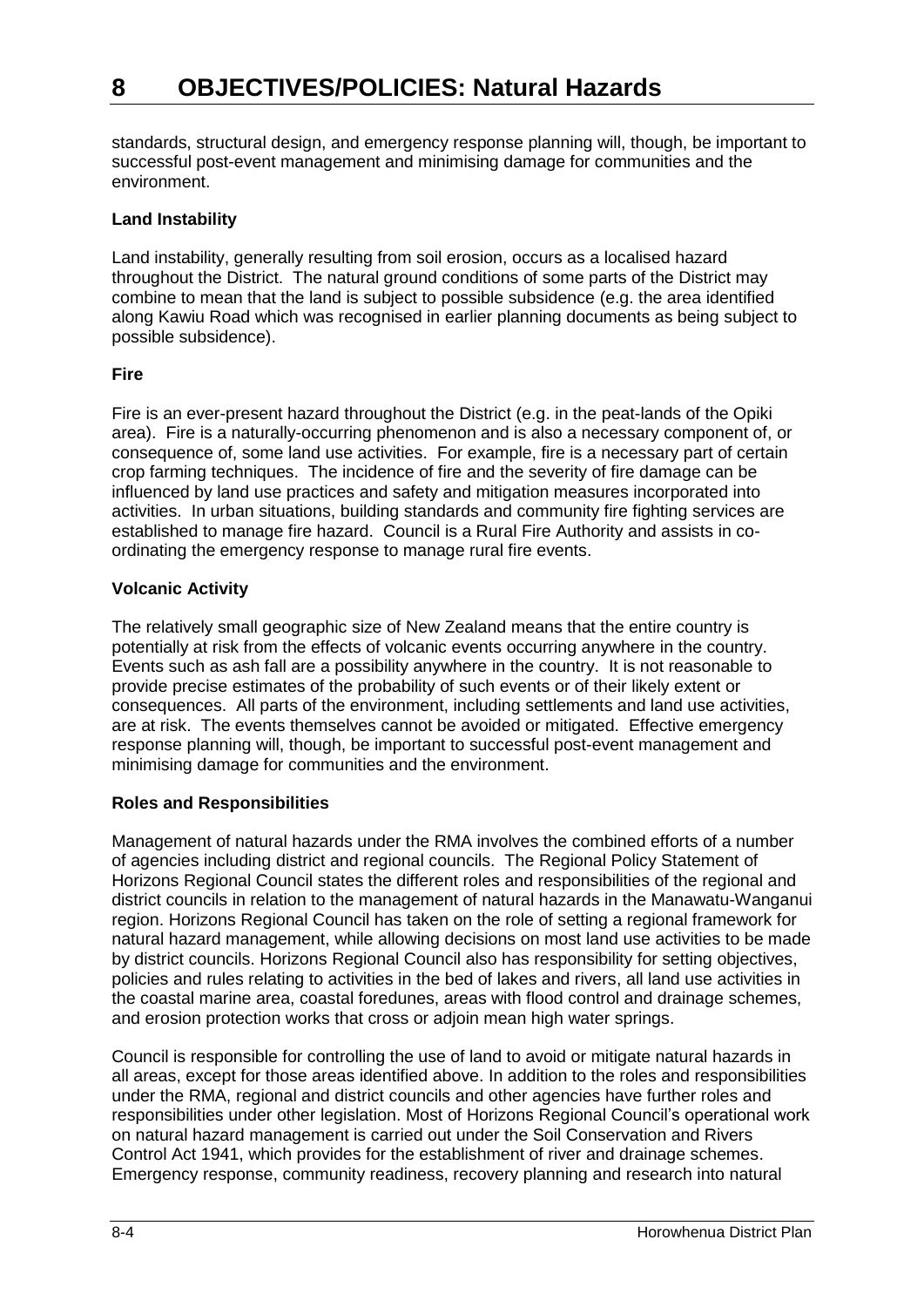hazard risks, is carried out under the Civil Defence and Emergency Management Act 2002. These roles are implemented through the Civil Defence and Emergency Management Group Plan rather than through the One Plan or District Plan.

Therefore, the principal role of the District Plan is to identify where the risks are most significant, and to manage subdivision, development and activities in these areas to avoid the exacerbation of such risks, and to reduce the risks as appropriate.

# **Issue 8.1 RISKS AND ADVERSE EFFECTS OF NATURAL HAZARDS**

The Horowhenua District is susceptible to the effects of natural hazards, with flooding the most prevalent, which pose risks to people, property and the environment.

# **ISSUE DISCUSSION**

Land use activities can be affected by, or can accelerate, worsen, or cause adverse effects, in areas subject to natural hazards. There are areas in the District where natural hazards can occur and it is the responsibility of Council to control land uses and subdivision for the avoidance or mitigation of the effects from the natural hazard on people, property and the environment.

The impact of a natural hazard event on people, property and the environment is a function of the magnitude of the natural event, the density of population and the intensity of development. There is a higher potential impact of natural hazards in more densely developed areas.

Where subdivision, use, or development is intended or expected to occur, it is important that every endeavour is made to, avoid locations which have extreme risk of the hazard. In some situations it may not be possible to consider alternative locations (say, for the changed use of existing buildings) and for some hazards the risk may be fairly low or equal throughout the District. In these situations, every endeavour should be made to mitigate any adverse effects on people, property and the environment expected to result from the hazard.

Obtaining accurate information about natural hazards is one of the biggest challenges facing authorities. This information can relate to the frequency and intensity of natural hazards events such as flooding and earthquakes, and the accuracy and completeness of knowledge about the location and risks of faultlines or expected location and extent risks from tsunami.

The costs and problems associated with obtaining such information over the whole District with a widely distributed populated area as the Horowhenua is significant – it is therefore important to work with other key agencies, particularly Horizons Regional Council, in building the information base and determining appropriate management mechanisms. Ongoing research and analysis of natural hazards would provide improved information to make more informed decisions, with these investigations to generally focus on areas of high concentrations of people and developed property.

# **Objectives & Policies**

# **Objective 8.1.1 Risks and Adverse Effects of Natural Hazards**

The adverse effects of natural hazards on people, property, the environment and the wellbeing of communities are avoided or mitigated.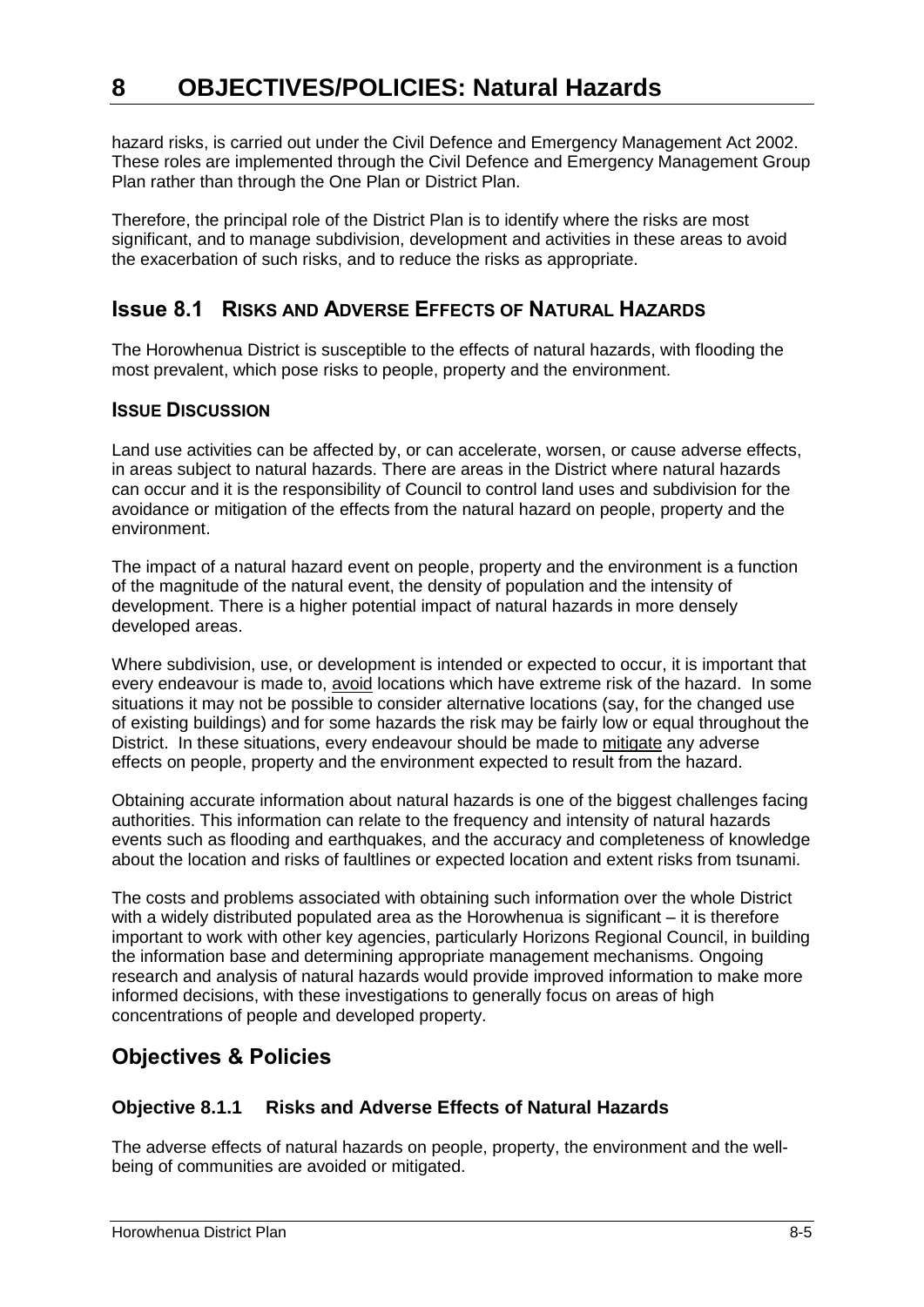# **Policy 8.1.2**

Identify the Moutoa Floodway on the Planning Maps and avoid the establishment of any new structure or activity, or any increase in the scale of any existing structure or activity, within the floodway unless:

- there is a functional necessity to locate the structure or activity within the floodway, and
- the structure or activity is designed so that the adverse effects of a 0.5% AEP (1 in 200 year) flood event on it, are avoided or mitigated, and
- the structure or activity is designed so that adverse effects on the environment, including the functioning of the floodway, arising from the structure or activity during a flood event are avoided or mitigated,

in which case the structure or activity may be allowed.

# **Policy 8.1.3**

Identify areas on the Planning Maps where land is at significant risk of inundation from flood events where there is a known high probability or high potential impact from a flood event's predicted effects (a 0.5% AEP (1 in 200 years)). The mapping of these areas is to be updated as new information becomes available.

# **Policy 8.1.4**

Control the location and design of land use, structures and subdivision in identified areas at significant risk from flood events, as identified in Policy 8.1.3, to avoid or mitigate the adverse effects on people, property and the environment.

# **Policy 8.1.5**

Avoid the establishment of any new structure or activity, or any increase in the scale of any existing structure or activity, within the identified areas at significant risk from flood events, as identified in Policy 8.1.3, unless:

- flood hazard avoidance is achieved or the 0.5% AEP (1 in 200 years) flood hazard is mitigated, or
- the non-habitable structure or activity is on production land, or
- there is a functional necessity to locate the structure or activity within such an area,

in which case the structure or activity may be allowed.

# **Policy 8.1.6**

Flood hazard avoidance must be preferred to flood hazard mitigation.

# **Policy 8.1.7**

Ensure any development undertaken within identified flood areas, as identified in Policy 8.1.3, adopts specifically designed measures to avoid or mitigate the hazard risks by ensuring: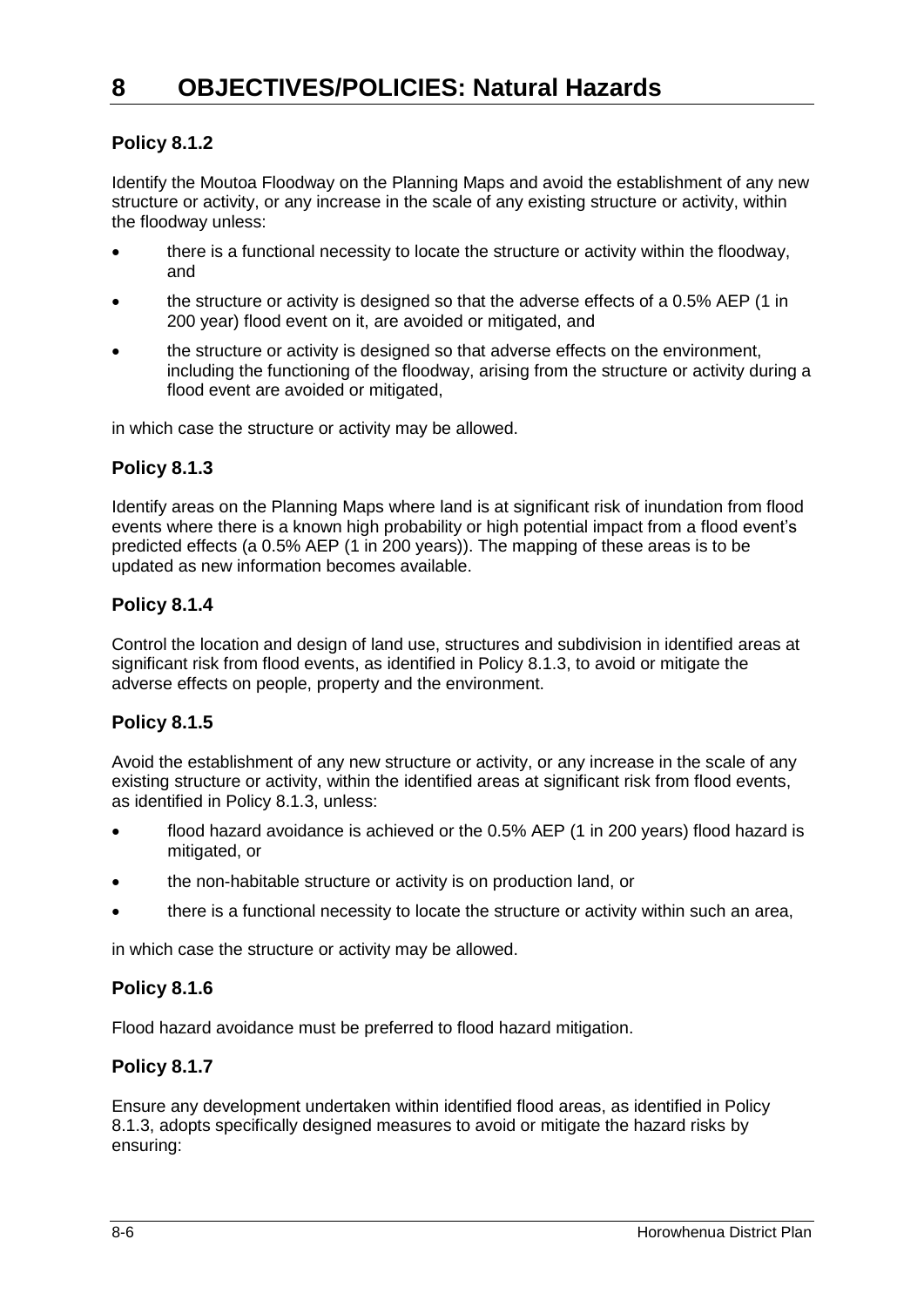- Occupied structures have a finished floor or ground level, which includes a reasonable freeboard above the 0.5% AEP (1 in 200 years) flood level.
- In a 0.5% AEP (1 in 200 years) flood event, the inundation of access between habitable structures and a safe area where evacuation may be carried out (preferably that will not be flooded) must be no greater than 0.5 metres above finished ground level with a maximum water velocity of 1.0 m/s, or some other combination of water depth and velocity that can be shown to result in no greater risk to human life, infrastructure or property.
- Adverse effects on the effectiveness of existing flood hazard avoidance or mitigation measures, including works and structures within River and Drainage Schemes, natural landforms that protect against inundation, and overland stormwater flow paths, are avoided.
- Adverse effects on existing structures and activities are avoided or mitigated.
- Regard is had to the likelihood and consequences of the proposed flood hazard mitigation measures failing.
- Regard is had to the consequential effects of ensuring occupied structures have a finished floor or ground level, including but not limited to landscape and natural character, urban design, and the displacement of floodwaters onto adjoining properties.
- Regard is had to the proposed ownership of, and responsibility for maintenance of, the flood hazard mitigation measures including the appropriateness and certainty of the maintenance regime.

## **Policy 8.1.8**

Avoid, where practicable, the siting of new critical infrastructure and services within areas of significant risk from natural hazard events.

## **Policy 8.1.9**

Ensure that all structures and activities are constructed so as to minimise material damage from seismic events.

## **Policy 8.1.10**

Ensure that all structures and activities incorporate measures to minimise risk of, and damage caused by, fire.

## **Policy 8.1.11**

Manage subdivision, development of buildings, and structures on areas which may be prone to coastal erosion or the effect of sea level rise unless the activities, buildings or structures:

- have a significant community benefit and have a functional requirement to be located in the coastal environment;
- do not adversely affect the natural character of the coastal environment; or
- are relocatable.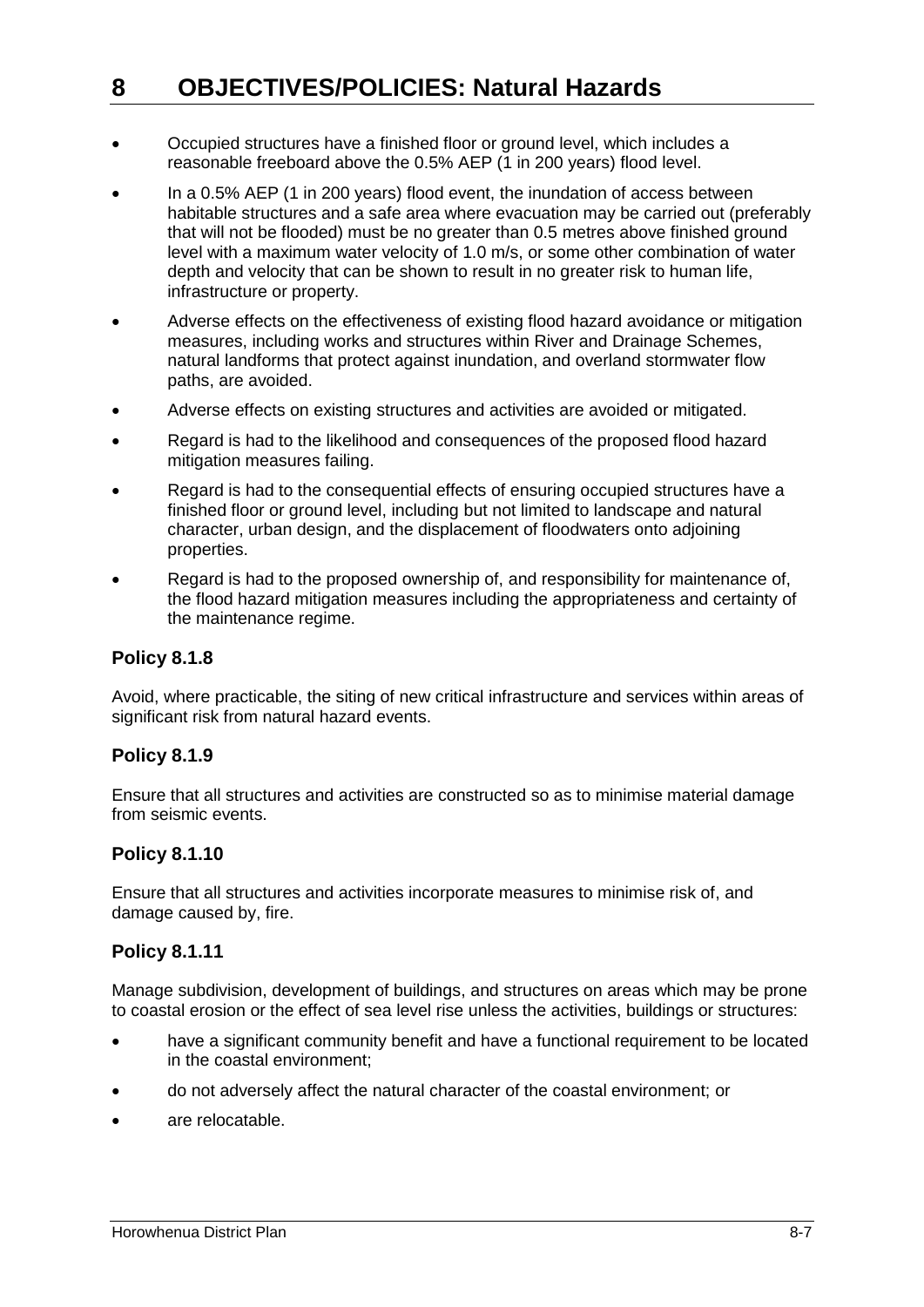# **Policy 8.1.12**

Manage the use, storage, transportation and disposal of hazardous substances in areas subject to natural hazards, to avoid, or mitigate potential adverse effects caused by hazardous substances during natural hazard events.

# **Policy 8.1.13**

Manage the effects of natural hazards caused by long-term shifts in climate and changes in sea-level in setting minimum floor levels, designing flood avoidance or mitigation measures.

## **Policy 8.1.14**

Raise awareness and educate people about the risks of natural hazards, and help them prepare, design and plan for the occurrence of natural hazard events through the provision of information and advice.

#### **Explanation and Principal Reasons**

The District is subject to the effects of a range of natural hazards, with flooding the most common natural hazard. Existing information is available about the location and extent of areas subject to flood risk based on modelling undertaken by Horizons Regional Council and past flood events. However, there is limited information available about other natural hazards which are suitable for use in land use planning. This information is expected to improve over time.

The District Plan identifies areas subject to significant risk from flooding. In these areas, development will be managed and controlled through rules and performance standards to reduce or minimise the risk to people and property. By controlling the location and type of land use, structures and subdivision in natural hazard areas, the future losses experienced and the cost of response and recovery from natural disasters can be reduced.

Measures to avoid or mitigate flood risks will be assessed through resource consent applications, such as through managing the siting and design of buildings. Where the residual risks cannot be practicably avoided or reduced to acceptable levels, development may need to be prevented. Suitable measures will also need to be taken to inform existing and future owners of the risks from flooding.

Preferably, lifeline and critical infrastructure and services (e.g. electricity substations and transmission networks, public water supply/treatment plants, public wastewater treatment plants, strategic road and rail networks and health care institutions/hospitals) should be placed at minimal risk from natural hazards, and therefore some form of control on the location of such services within areas of significant risks is necessary. The presence of hazardous facilities or substances within natural hazard areas may also cause additional adverse effects during an event, and therefore need to be managed.

For risks from other types of natural hazards such as seismic events and fire, measures outside the District Plan are used to avoid or mitigate the effects from these natural hazards. For example, controls under the Buildings Act 2004 assist in the avoidance and mitigation of the effects of natural hazards.

Planning for and adapting to the effects caused by long term shifts in climate and changes in sea level need to consider both the natural environment (including effects on natural ecosystems), and existing and future development. These climatic and sea level changes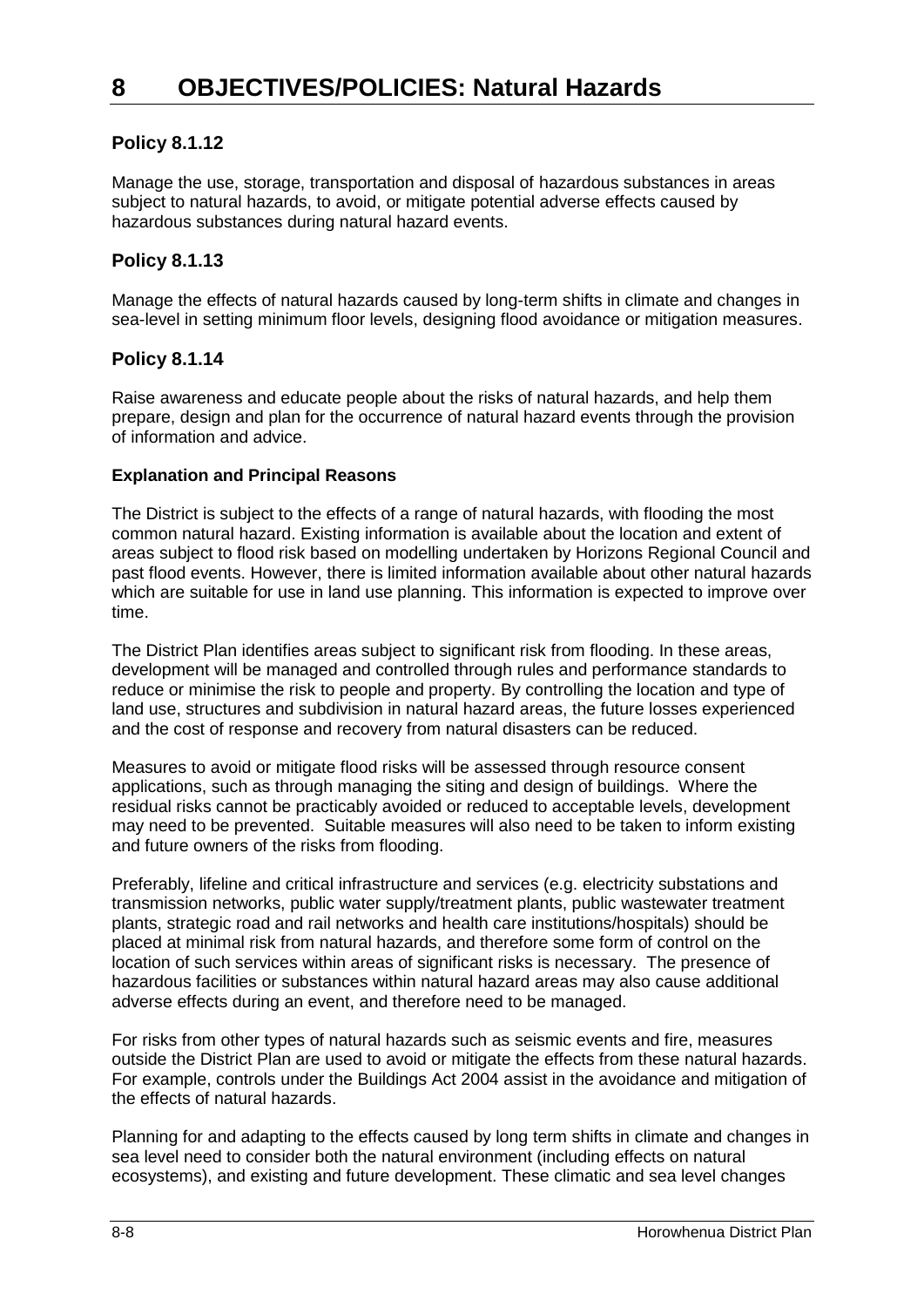should be taken into account when making decisions relating to development and land use in areas at risk from flooding and in the Coastal Environment.

Buildings and structures in the Coastal Environment are potentially prone to coastal erosion and sea level rise. However, it is recognised some buildings and structures benefit the community and need to be located near or immediately adjacent to the beach for them to serve their functional purpose. Development in the Coastal Environment can also adversely affect other values, such as landscape and natural character. Therefore, specific requirements apply to manage buildings and structures in the Coastal Environment to assess the range of issues.

Informing people of the risks from natural hazards, including the ways to avoid or minimise such risks, and how to be prepared for natural hazards events, is a critical and ongoing requirement. Such preparation includes education about how to minimise the risks when planning subdivision and development. Adequate information, therefore, needs to be disseminated to the community, in conjunction with those other authorities with responsibilities for natural hazards management and response.

# **Methods for Issue 8.1 & Objective 8.1.1**

## **District Plan**

- Identify on the Planning Maps the areas subject to significant risk from the effects of flooding, being land at risk of inundation from flood events with a 0.5% AEP (1 in 200 years) and the Moutoa Floodway.
- Identify the Moutoa Floodway as a designated area by Horizons Regional Council.
- Rules and standards to control subdivision and development within identified areas subject to significant risk from the effects of flooding to avoid or reduce the potential adverse effects of natural hazards.
- Through the resource consent process, assess the potential effects of subdivision and development that do not comply with rules and standards or are a potentially incompatible land use.
- Conditions on resource consent to avoid or reduce the potential risks from natural hazards, such as the siting of structures and minimum floor levels in identified areas subject to significant risk from the effects of flooding.
- Where there are significant risks from natural hazards (erosion, falling debris, subsidence, slippage, or inundation) that have not yet been identified in the District Plan, control subdivision in these areas through Section 106 of the RMA. The "Risks and Responsibilities: Report of the Manawatu-Wanganui Regional Lifelines Project" (No. 2005/EXT/622) prepared by the Manawatu-Wanganui CDEM Group is a summary of all natural hazards in the region and could be used for this purpose.
- Rules to provide for soil conservation, erosion protection, river control and flood protection works undertaken by Horizons Regional Council.
- Necessary flood protection works will be protected by designations in the District Plan.
- Identify on the Planning Maps a Coastal Hazard Area located adjacent to the coast which is designed to protect the sensitive coastal foredunes and other coastal landscapes from erosion and destruction.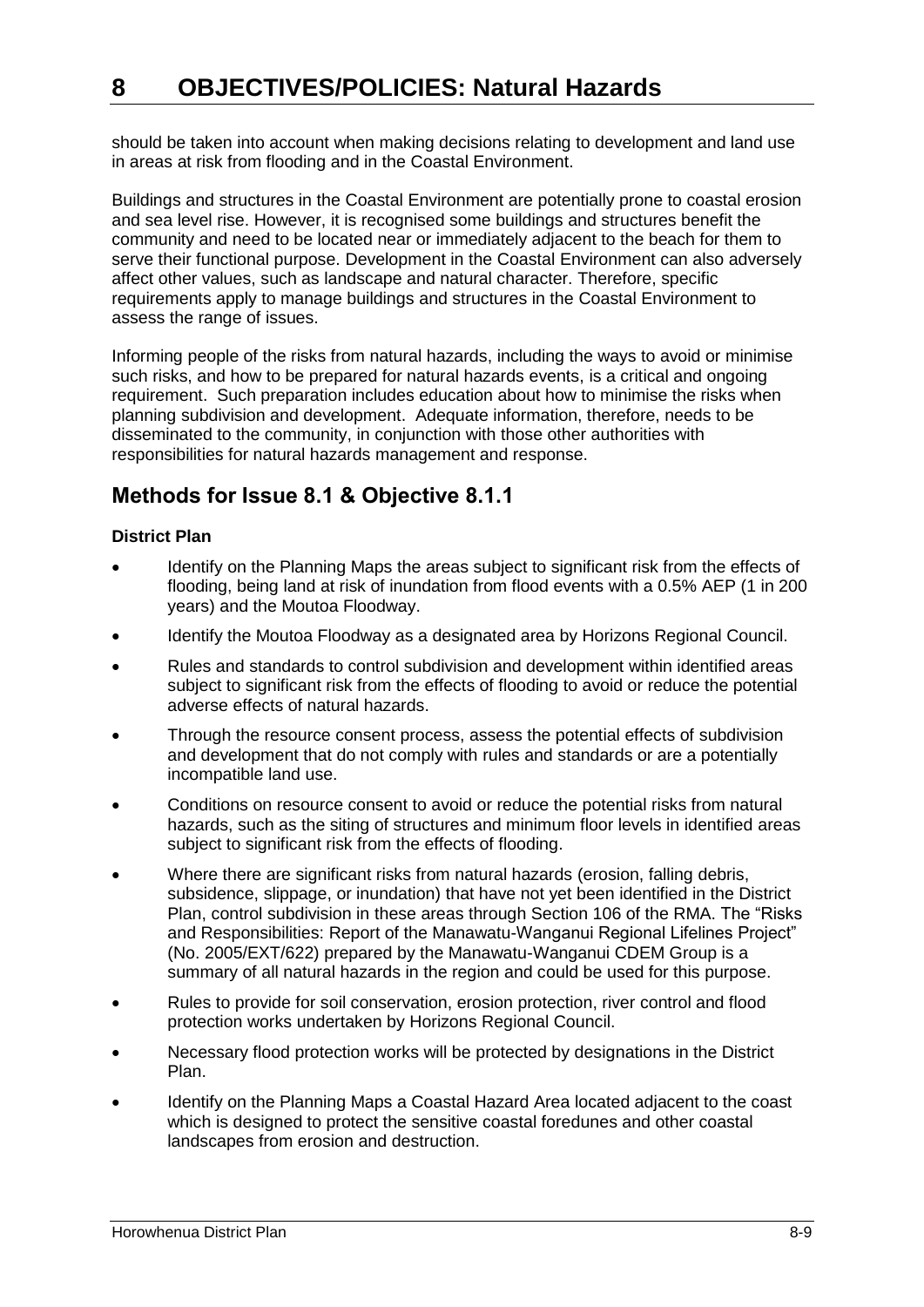Rules to manage all buildings, structures and the subdivision of land within the Coastal Hazard Area to assess the risks from natural hazards and effects on other values in the Coastal Environment.

## **Building Controls**

 Apply Sections 71 and 72 of the Building Act 2004 to control inappropriate development of land subject to a natural hazard. Also, the standards specified in the Building Act for geotechnical requirements, seismic design and fire protection will be imposed, as well as Section 36 registrations.

## **Regional Council**

- Rules in the One Plan relating to activities in the bed of lakes and rivers, for land adjacent to rivers zoned for river and flood control, all land use activities in the coastal marine area, coastal foredunes, areas with flood control and drainage schemes, and erosion protection works that cross or adjoin mean high water springs.
- Designation of the Moutoa Floodway will enable Horizons Regional Council to use its powers as a Requiring Authority to control land use activities, buildings and structures within the designated area.

#### **Monitoring**

- Council will avail itself of information describing hazards affecting Horowhenua District as these come to hand from other agencies (and particularly from Horizons Regional Council).
- Council will cooperate with the monitoring and investigation studies undertaken by other agencies including Horizons Regional Council.

## **Collection and Provision of Information**

- Working with Horizons Regional Council and other appropriate agencies on further research on the risks from natural hazards to obtain more reliable and updated information, including the effects of climate change.
- Council will make available information for the Public that would help raise awareness and educate people about the risks of natural hazards. The "Risks and Responsibilities: Report of the Manawatu-Wanganui Regional Lifelines Project" (No. 2005/EXT/622) prepared by the Manawatu-Wanganui CDEM Group is a summary of all natural hazards in the region and could be used for this purpose.
- Council will also make available to the public, through Project Information Memoranda (PIMs), Land Information Memoranda (LIMs) and individual enquiries, information about natural hazards held by Council.

## **Civil Defence and Emergency Management Functions**

- The preparation and review of Civil Defence and Emergency Management Plans for response and recovery from natural hazard events, under the Civil Defence and Emergency Management Act 2002.
- Council will continue to act as the District's Rural Fire Authority.

*The methods use a mix of regulatory and non-regulatory tools to avoid or mitigate the adverse effects of natural hazards on people, property and the environment. Flooding is the most common natural hazard, and flood prone areas are identified, and associated rules and standards are applied to manage the risks from the flood hazard. For other natural hazards*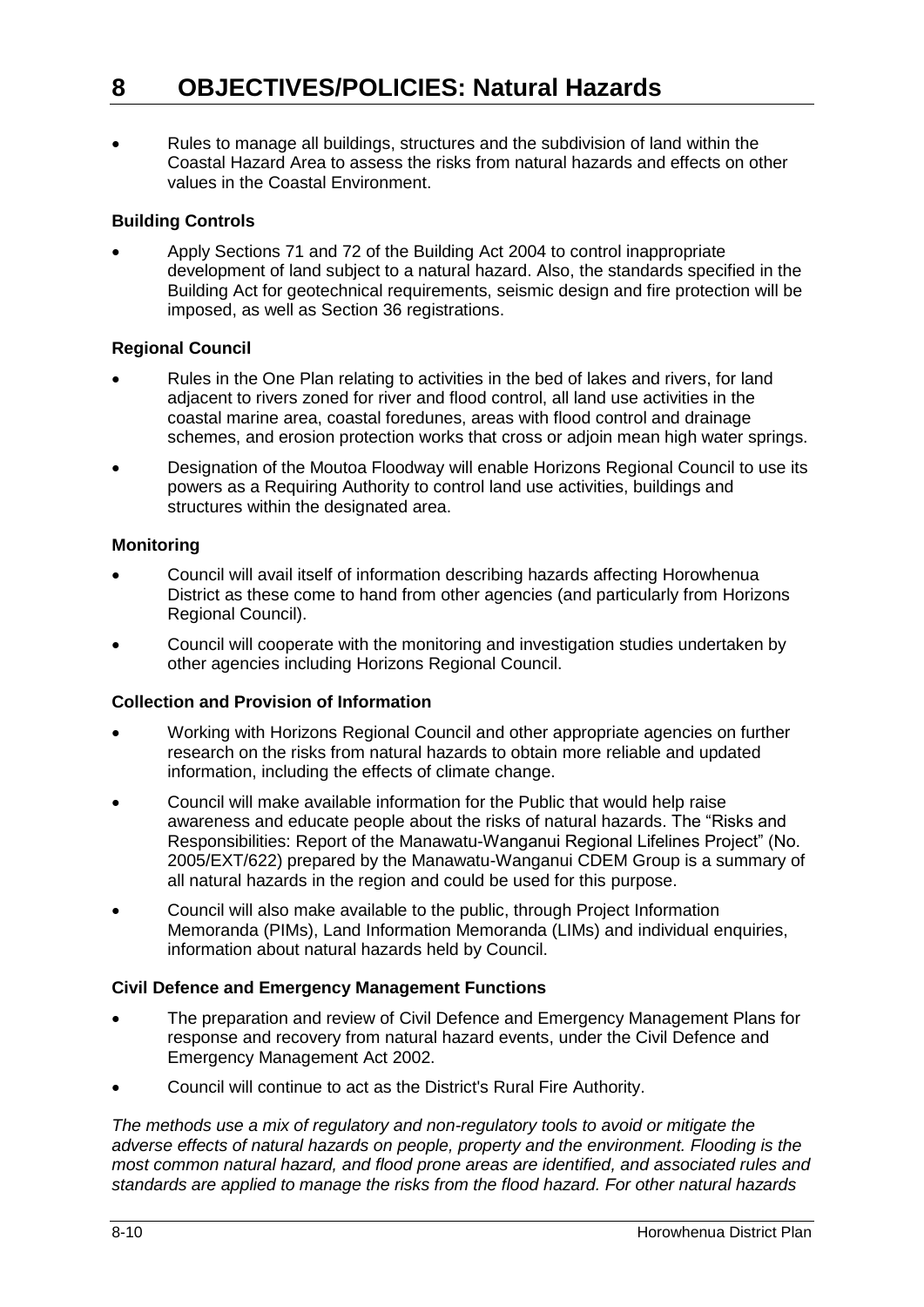*where information is limited or uncertain, in these circumstances, the application of Section 106 of the RMA may be necessary to limit or manage potentially inappropriate subdivision, as well as the requirements and standards in the Building Act.*

*In addition, as natural hazards are unpredictable and it is not always possible to avoid or mitigate the risks from natural hazard events, non-regulatory tools such as Emergency Management Plans and Response and Recovery Strategies are appropriate ways to prepare for such events. Ongoing liaison with Horizons Regional Council on natural hazard research and management will continue to ensure information and responses to risks from natural hazards are applied.*

# **Issue 8.2 WORSENING THE RISKS OR SEVERITY OF NATURAL HAZARDS**

The potential worsening of the risks or severity of natural hazards that can result from inappropriate use and development of land. Land use activities and development on, within, or adjacent to, flood protection and other natural hazard defensive works, can impair or compromise the effective or integrity of these works.

# **ISSUE DISCUSSION**

Some activities have the potential to worsen the risk or consequences of hazards. Examples include the location of structures within floodplains which could impede the flow of flood waters and worsen flood risk for upstream properties. Another example is earthworks or construction which could worsen the potential for land slippage or erosion.

The risks of natural hazards can be avoided or mitigated by certain works and techniques. For example, flooding can be controlled by erecting stopbanks and constructing drainage schemes, and erosion can be controlled by protection planting. These protection works to mitigate the effects of flooding, are key structures that provide for the use and occupancy of flood plains at an acceptable level of risk. Land use activities on, within, or nearby, can impair or compromise the function or maintenance of these structures and works.

# **Objectives & Policies**

# **Objective 8.2.1 Worsening the Risks or Severity of Natural Hazards**

Land use and development that does not significantly worsen the risk of occurrence or the severity of natural hazards or compromise the effective functioning or integrity of natural hazard protection or mitigation works.

## **Policy 8.2.2**

Ensure that the use and development of land does not accelerate or worsen any material damage to that land, or displacing to other land or structure resulting from erosion, subsidence, slippage, debris flow, or surface water flooding.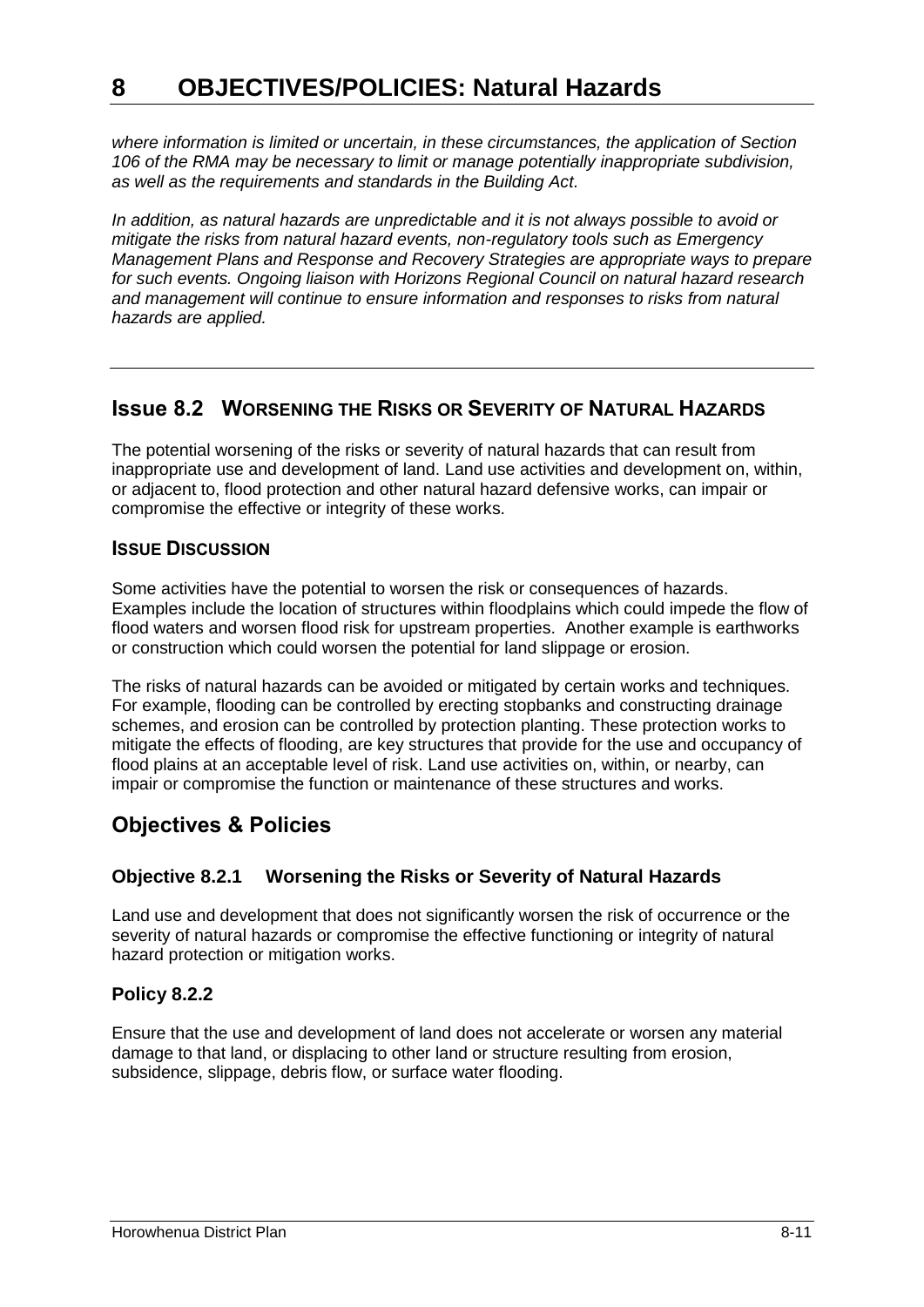# **Policy 8.2.3**

Avoid structures and activities that are likely to reduce the effectiveness of existing works, structures, natural landforms or other measures which serve to mitigate the effects of natural hazard events.

#### **Explanation and Principal Reasons**

Land use activities and development can increase the severity of a natural hazard, alter the effects of a natural hazard, or cause the hazard to affect previously unaffected areas. Proposed activities and development, such as structures and earthworks within hazard areas should not alter the nature, scale, or intensity of the hazard or pass the risk onto other sections of the community.

The effects of natural hazards can be caused, accelerated, displaced, or increased by certain activities. The location of structures within hazard areas has the potential to increase the risk to other sites. Earthworks may alter the direction and intensity of a flood event by diverting floodwaters or altering drainage functions. Measures to ensure that there is no increase in risk as a result of land use activities within natural hazard areas need to be adopted.

Furthermore, land use activities and development could damage the effective functioning or integrity of flood protection works. For example, constructing buildings or undertaking earthworks in close proximity to a stopbank could compromise the structural integrity of the stopbank leading to potential failure. The One Plan contains rules managing activities within the beds of lakes and rivers and on adjacent land, which includes separation from stopbanks.

# **Methods for Issue 8.2 & Objective 8.2.1**

## **District Plan**

- Rules and standards to control subdivision and development which could worsen the risk of occurrence or the severity of flooding within identified areas subject to significant risk from the effects of flooding.
- Rules and standards to prevent the construction of structures and earthworks within essential flood channels which would impede flood flows and adjacent to flood protection structures and works.
- Through the resource consent process, assess the potential effects of subdivision and development that do not comply with rules and standards.
- Conditions on resource consents to ensure land use and development does not significantly worsen the risk of occurrence or the severity of natural hazards or integrity of flood protection works.

#### **Building Controls**

 Apply Sections 71 and 72 of the Building Act 2004 to control inappropriate development of land where the building work itself is likely to accelerate, worsen, or result in; erosion, falling debris, subsidence, inundation or slippage of that land or any other property.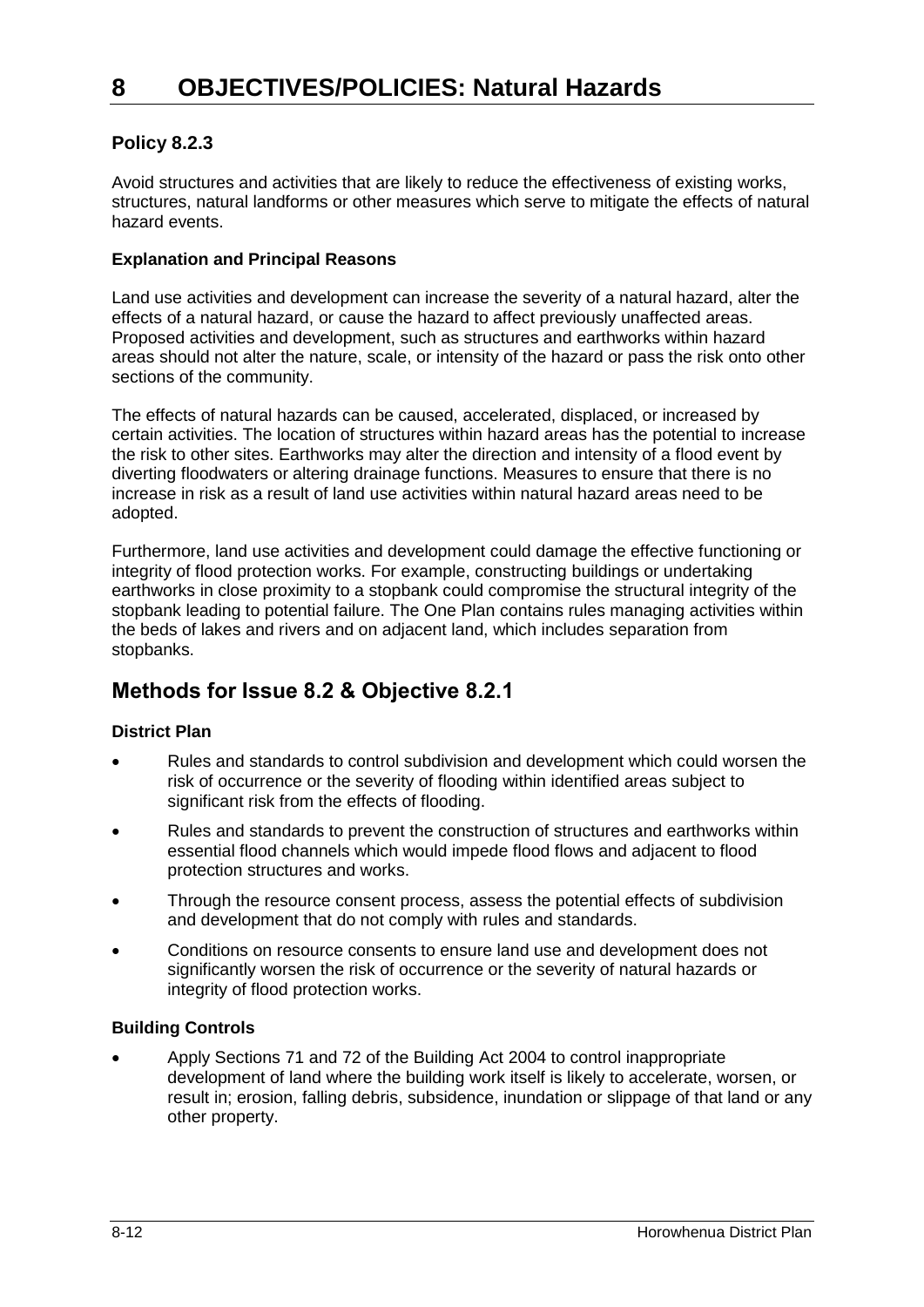## **Regional Council**

 Rules in the One Plan relating to activities in the bed of lakes and rivers, for land adjacent to rivers zoned for river and flood control, and their proximity to flood protection works.

*When assessing the effects of land use activities and development within areas subject to natural hazards, an important consideration is whether the proposal would alter or change the nature of a natural hazard event, increase the intensity of a natural hazard event or increase the risk of the event occurring. Through the resource consent process, the assessment and any conditions would need to ensure that the activities and structures do not increase the risk to the community or the environment. Similar requirements also apply under the Building Act for any new buildings.* 

*Flood protection works (e.g. spillways and stopbanks) are designed to protect people and property from flooding. However, in the event that they fail, buildings in close proximity to them are highly vulnerable to damage. Therefore, it is important to anticipate this vulnerability by locating buildings outside of spillways and set back from stopbanks.* 

*In addition, the construction of buildings or carrying out other works in close proximity to, or into/onto, stopbanks can reduce the integrity of the stopbank. In order to maintain stopbanks and waterways, buildings and other works need to be set back to protect their structural integrity and enable access. Horizons Regional Council has responsibility for managing activities and structures within the vicinity of water bodies and flood protection measures.* 

# **ANTICIPATED ENVIRONMENTAL RESULTS**

The environmental results for natural hazards which are anticipated to result from the combined implementation of the above policies and methods are as follows:

- 8(a) The avoidance of further development in areas at significant risk from flooding where the hazards cannot be effectively mitigated.
- 8(b) Limited damage to life or property resulting from natural hazards in the District.
- 8(c) Activities or structures that do not create, accelerate, displace, or increase the effects of a natural hazard.
- 8(d) Greater public awareness of natural hazards, their potential effects on people and development, and ways to prepare for a natural disaster.